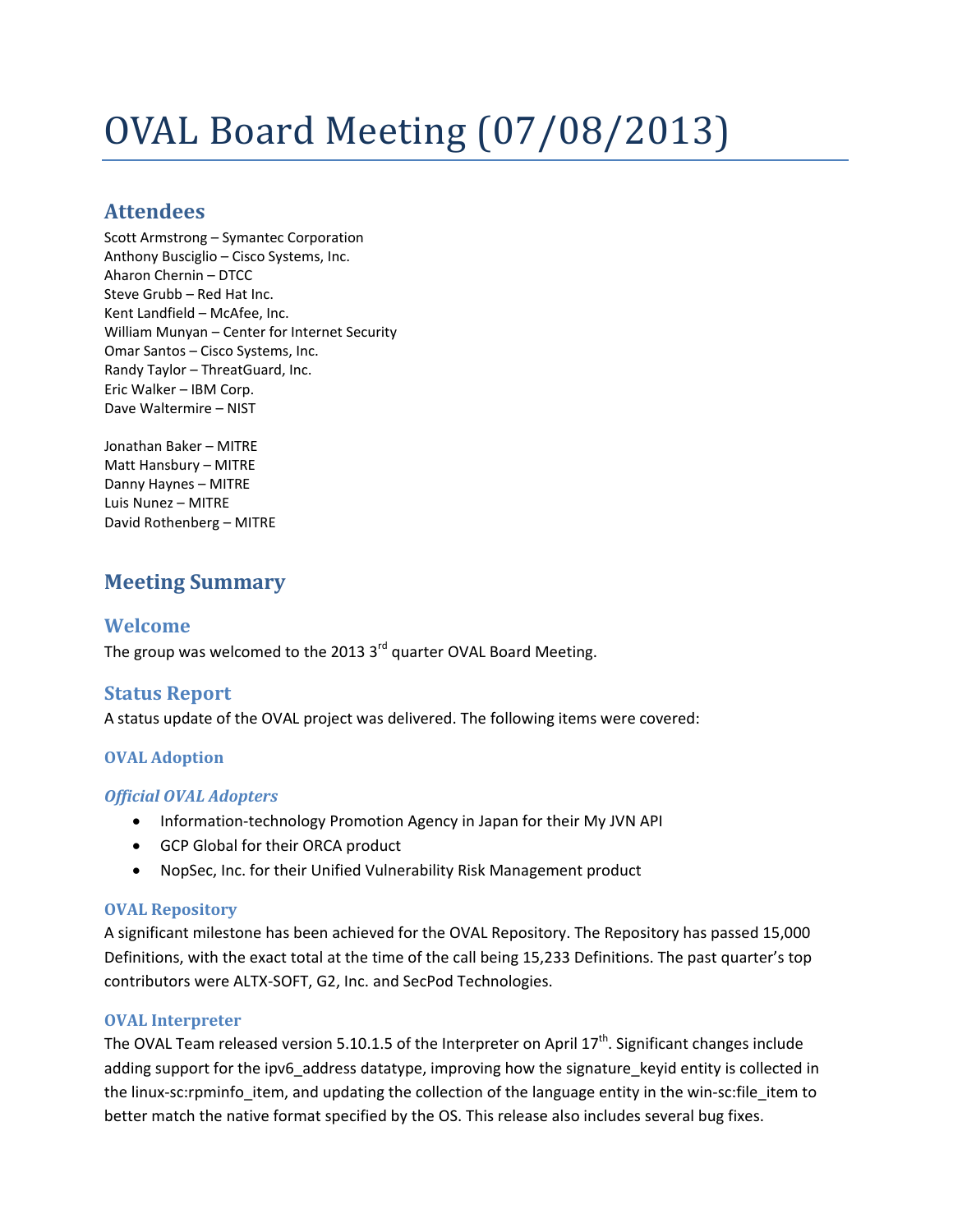#### **OVAL Language**

Most of the Language work performed this last quarter has been in preparation for OVAL 5.11. This includes holding a conference call on May  $6<sup>th</sup>$  to discuss the ongoing OVAL and Android work being done in the OVAL Sandbox. This talk examined the updated schemas and announced MITRE's Android System Characteristics generator tool, which can now be found in the OVAL Sandbox. The OVAL Team has also been working with Oracle to develop extensions to support the new features in Solaris 11. Lastly, much work has been done in preparing for the Developer Days event coming up in July.

#### **Developer Days Overview**

An update for the upcoming Developer Days event was provided to the OVAL Board. At the time of the call, the number of registered attendees was up to 84 persons. Registration has officially closed, but with several spots available, registrations could still be granted. A draft of the agenda has been posted on the registration page, with a planned finalized agenda to go out the following week. It was discussed that the reason for moving the location to the Washington DC region this year was to allow participation from those with travel restrictions in the DC area.

The general topics for the Developer Days event will be split over the three days. Remediation topics will be the main focus for Monday morning. This is followed by OVAL topics on Monday afternoon as well as all of Tuesday. Scheduled talks for OVAL include a discussion of the Sandbox process and how its gaps could be improved, a celebration of the  $10^{th}$  anniversary of OVAL, and many Language issues targeted towards the OVAL 5.11 release. On Tuesday evening, a social event will be held at Gordon Biersch in the nearby Tysons Corner mall. The bulk of Wednesday's talks will be led by Joe Wolfkiel, discussing the CMRS project and its effect on tool vendors.

#### *Discussion*

The main question relating to the Developer Days discussion was whether or not there would be planned technical presentations. The MITRE Team clarified that there would be a number of technical presentations this year, in large part from presenters that would like to introduce one or more OVAL Sandbox changes to the community and work towards getting them into the next version of the OVAL Language. A follow-up question was whether there would be any read-ahead materials provided prior to the event. There will be read-ahead materials that should be posted on the OVAL website the week before the event.

#### **OVAL Board Voting Process**

Multiple discussions were held for all the topics brought up by the OVAL Board over the voting process being established. The variety of subjects covered include voting period length, organizational voting practices, vote casting mediums, minimum quorum requirements, and the potential for Board "observer" roles.

#### *Discussion*

The first discussion covered the topic of voting duration. Initially, it had been proposed that all votes be resolved in a one week period. It was argued that the voting period should be established on a case-bycase basis due to the potential for different levels of effort being required from the Board member before coming to a voting decision. The OVAL Team agrees that this is a reasonable request and will revise the voting process document.

The next topic was the question of whether a vote would be given to each individual or organization on the Board. It was previously discussed with the Board that it made the most sense for organizations with